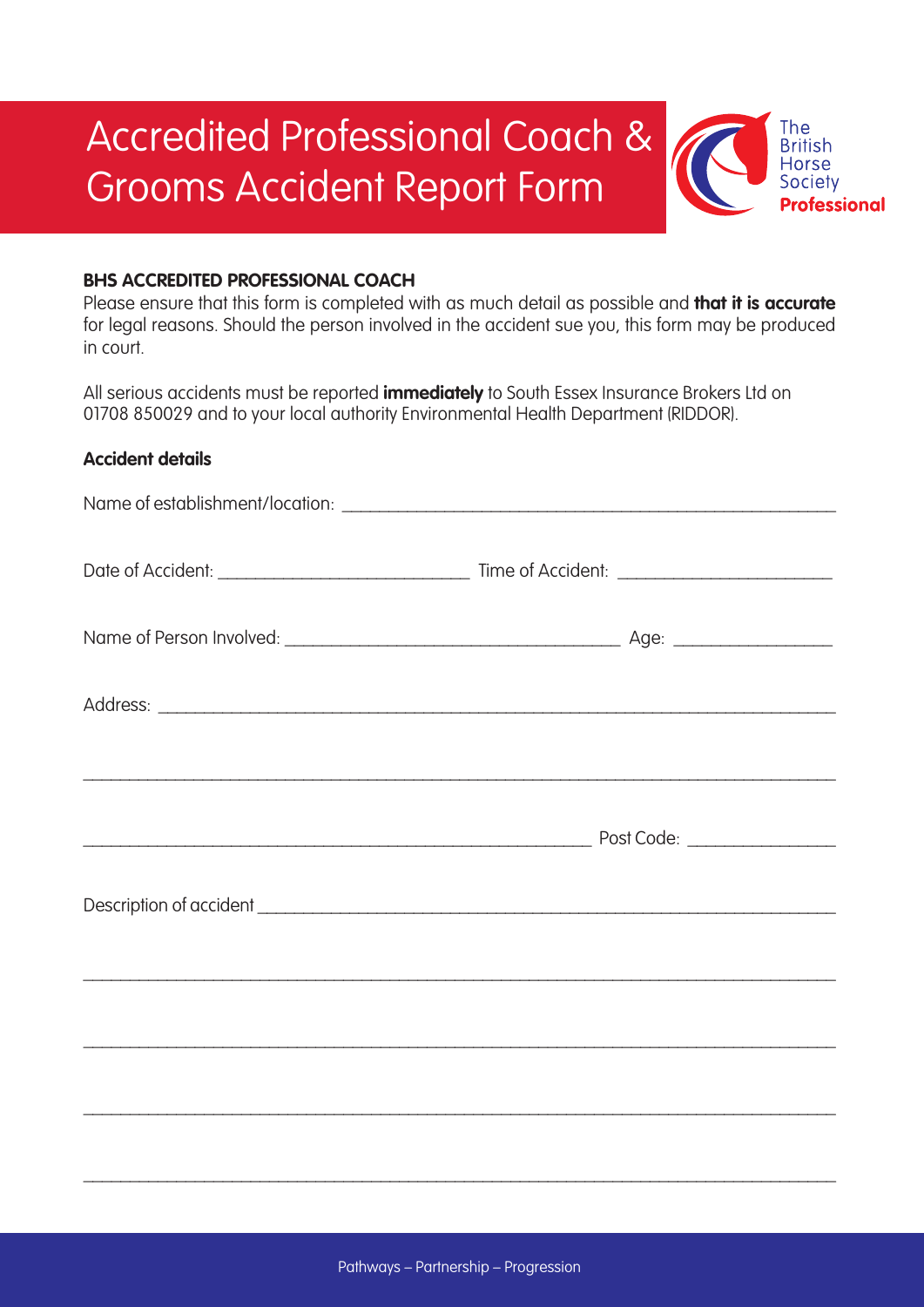# Coach's report

| Did the person remount and complete the lesson? Yes/No?                                                                                                                                                                              |
|--------------------------------------------------------------------------------------------------------------------------------------------------------------------------------------------------------------------------------------|
|                                                                                                                                                                                                                                      |
|                                                                                                                                                                                                                                      |
|                                                                                                                                                                                                                                      |
| In the case of the accident resulting in a claim being made against you, please obtain and list<br>below the names, addresses and telephone numbers of any witness(es):                                                              |
|                                                                                                                                                                                                                                      |
|                                                                                                                                                                                                                                      |
|                                                                                                                                                                                                                                      |
| ,我们也不能在这里的人,我们也不能在这里的人,我们也不能在这里的人,我们也不能在这里的人,我们也不能在这里的人,我们也不能在这里的人,我们也不能在这里的人,我们也                                                                                                                                                    |
|                                                                                                                                                                                                                                      |
|                                                                                                                                                                                                                                      |
| Witness 4: <u>contract the set of the set of the set of the set of the set of the set of the set of the set of the set of the set of the set of the set of the set of the set of the set of the set of the set of the set of the</u> |
| <u> 1989 - Johann Stoff, amerikansk politiker (d. 1989)</u>                                                                                                                                                                          |
| Subsequent developments including medical report, if known: _____________________                                                                                                                                                    |
|                                                                                                                                                                                                                                      |
|                                                                                                                                                                                                                                      |
|                                                                                                                                                                                                                                      |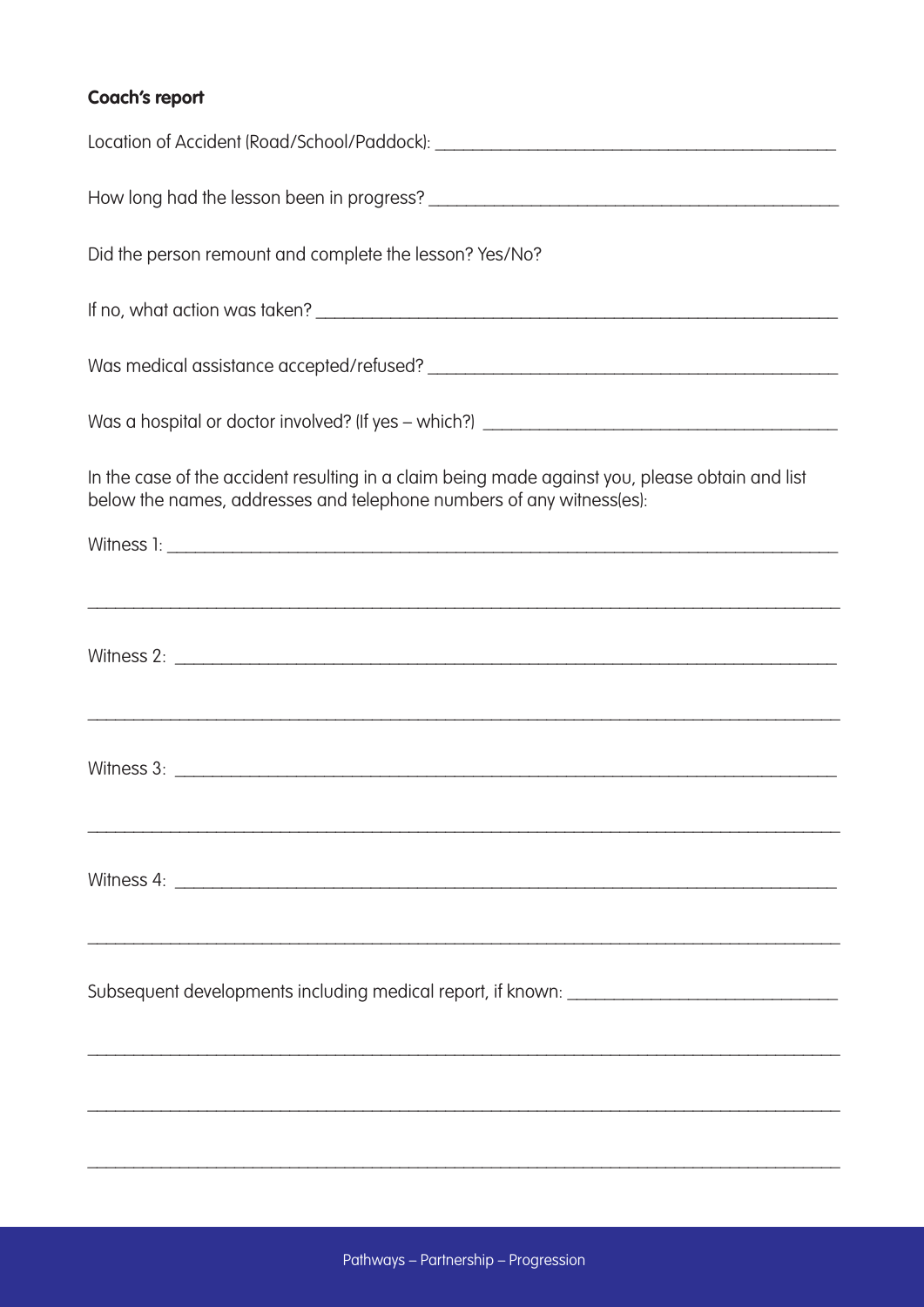## **Establishment information**

| Date: |  |  |  |  |
|-------|--|--|--|--|

\_\_\_\_\_\_\_\_\_\_\_\_\_\_\_\_\_\_\_\_\_\_\_\_\_\_\_\_\_\_\_\_\_\_\_\_\_\_\_\_\_\_\_\_\_\_\_\_\_\_\_\_\_\_\_\_\_\_\_\_\_\_\_\_\_\_\_\_\_\_\_\_\_\_\_\_\_

Education Department, The British Horse Society, Abbey Park, Kenilworth, Warwickshire CV8 2XZ The British Horse Society is a registered charity Nos 210504 and SC038516

**Statement:** Your personal data is protected under the Data Protection Act 2018. For more information please see our Privacy Policy on our website

The British Horse Society is an appointed representative of South Essex Insurance Brokers Ltd, who are authorised and regulated by the Financial Conduct Authority.